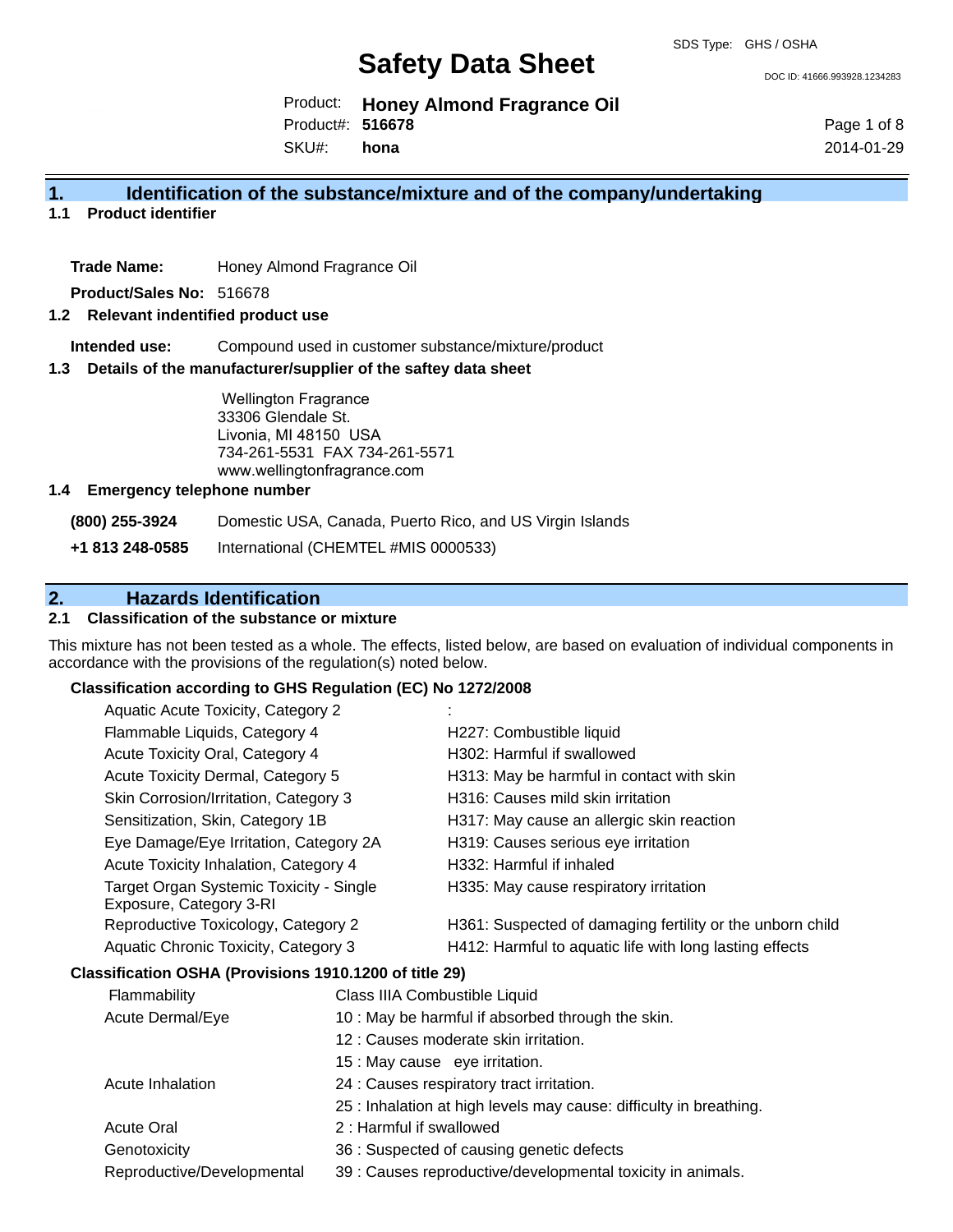DOC ID: 41666.993928.1234283

| SKU#:                       | Product: Honey Almond Fragrance Oil<br>Product#: 516678<br>hona                                           | Page 2 of 8<br>2014-01-29 |
|-----------------------------|-----------------------------------------------------------------------------------------------------------|---------------------------|
|                             | Sensitization/Allergic Response 31: May cause allergic skin reaction.                                     |                           |
| <b>Target Organ Effects</b> | 26 : Prolonged or repeated ingestion may cause damage to: kidneys, liver, thymus<br>gland, testes, brain. |                           |
|                             | 28 : Prolonged or repeated Dermal Exposure may cause damage to: kidneys, skin                             |                           |
| Carcinogenicity             | This mixture contains ingredients identified as carcinogens, at 0.1% or greater,                          |                           |

by the following:None [X] ACGIH [ ] IARC [ ] NTP [ ] OSHA [ ]

#### **2.2 Label elements**

## **Labelling (REGULATION (EC) No 1272/2008)**

**Hazard pictograms**



## **Signal Word: Warning**

## **Hazard statments**

| H <sub>22</sub> 7 | Combustible liquid                                  |
|-------------------|-----------------------------------------------------|
| H302              | Harmful if swallowed                                |
| H313              | May be harmful in contact with skin                 |
| H316              | Causes mild skin irritation                         |
| H317              | May cause an allergic skin reaction                 |
| H319              | Causes serious eye irritation                       |
| H332              | Harmful if inhaled                                  |
| H335              | May cause respiratory irritation                    |
| H <sub>361</sub>  | Suspected of damaging fertility or the unborn child |
| H412              | Harmful to aquatic life with long lasting effects   |

## **Precautionary Statements**

## **Prevention:**

| P <sub>201</sub>     | Obtain special instructions before use                                                                                                                         |
|----------------------|----------------------------------------------------------------------------------------------------------------------------------------------------------------|
| P <sub>202</sub>     | Do not handle until all safety precautions have been read and understood                                                                                       |
| P <sub>233</sub>     | Keep container tightly closed                                                                                                                                  |
| P <sub>235</sub>     | Keep cool                                                                                                                                                      |
| P <sub>264</sub>     | Wash hands thoroughly after handling                                                                                                                           |
| P <sub>270</sub>     | Do not eat, drink or smoke when using this product                                                                                                             |
| P <sub>271</sub>     | Use only outdoors or in a well-ventilated area                                                                                                                 |
| P <sub>272</sub>     | Contaminated work clothing should not be allowed out of the workplace                                                                                          |
| P <sub>273</sub>     | Avoid release to the environment                                                                                                                               |
| P <sub>281</sub>     | Use personal protective equipment as required                                                                                                                  |
| Response:            |                                                                                                                                                                |
| $P301 + P312 + P330$ | IF SWALLOWED: Call a POISON CENTER or doctor/physician if you feel unwell Rinse<br>mouth                                                                       |
| $P302 + P352$        | IF ON SKIN: Wash with soap and water                                                                                                                           |
| $P304 + P312 + P340$ | IF INHALED: Call a POISON CENTER or doctor/physician if you feel unwell Remove victim<br>to fresh air and keep at rest in a position comfortable for breathing |
| $P305 + P351 + P338$ | IF IN EYES: Rinse cautiously with water for several minutes Remove contact lenses if<br>present and easy to do. continue rinsing                               |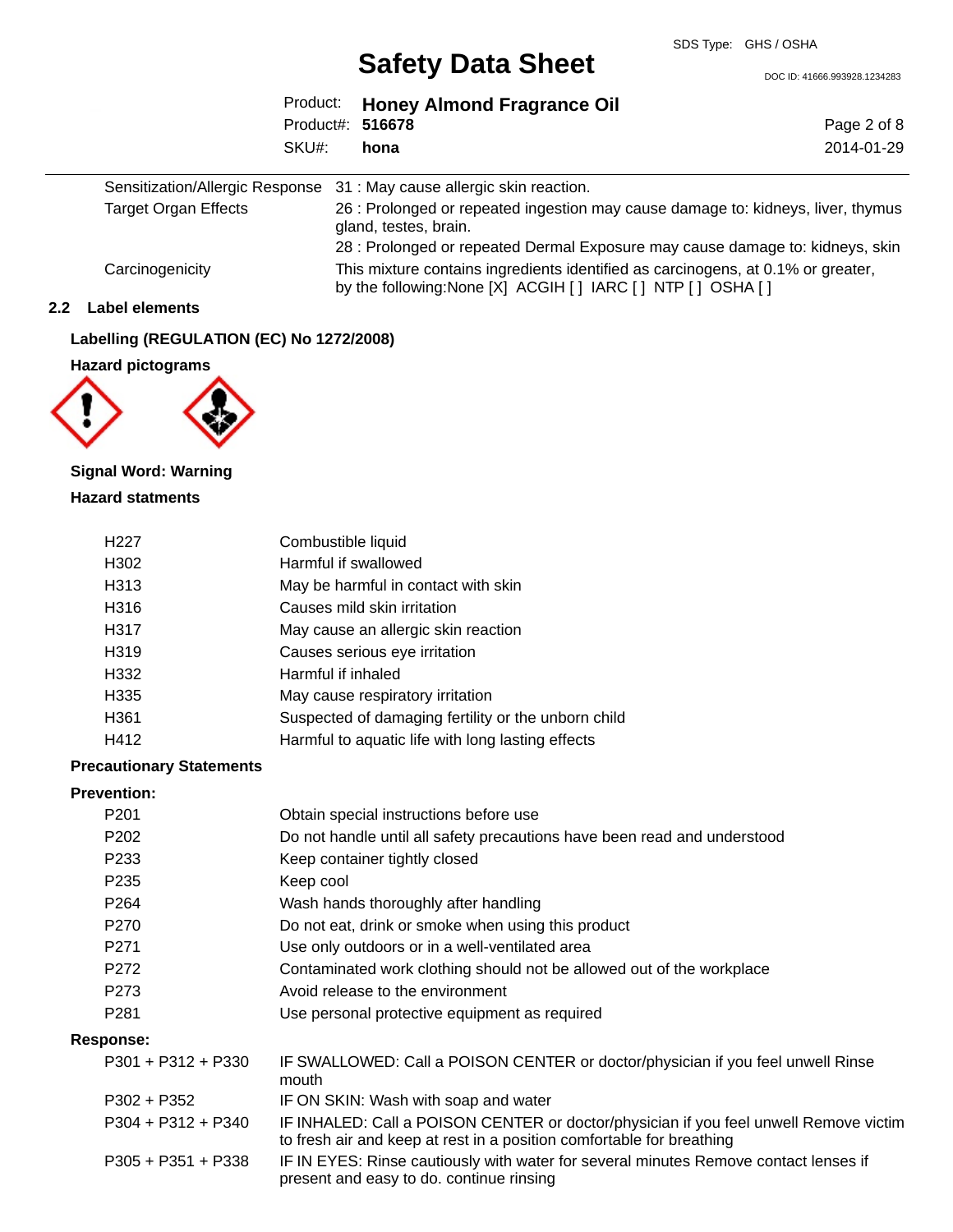DOC ID: 41666.993928.1234283

Page 3 of 8 2014-01-29

|                  | Product: Honey Almond Fragrance Oil |
|------------------|-------------------------------------|
| Product#: 516678 |                                     |
| SKU#: hona       |                                     |

| $P308 + P313$ | IF exposed or concerned: Get medical advice/attention                                                                                 |
|---------------|---------------------------------------------------------------------------------------------------------------------------------------|
| P312          | Call a POISON CENTER or doctor/physician if you feel unwell                                                                           |
| $P333 + P313$ | If skin irritation or a rash occurs: Get medical advice/attention                                                                     |
| P337 + P313   | If eye irritation persists: Get medical advice/attention                                                                              |
| P340          | Remove victim to fresh air and keep at rest in a position comfortable for breathing                                                   |
| P363          | Wash contaminated clothing before reuse                                                                                               |
| P370 + P378   | In case of fire: Use Carbon dioxide (CO2), Dry chemical, or Foam for extinction. Do not use<br>a direct water jet on burning material |

#### **2.3 Other Hazards**

**no data available**

## **3. Composition/Information on Ingredients**

#### **3.1 Mixtures**

This product is a complex mixture of ingredients, which contains among others the following substance(s), presenting a health or environmental hazard within the meaning of the UN Globally Harmonized System of Classification and Labeling of Chemicals (GHS):

| CAS#<br>Ingredient     | EC#                                                      | Conc.<br>Range | <b>GHS Classification</b>          | <b>OSHA Classification</b>         |
|------------------------|----------------------------------------------------------|----------------|------------------------------------|------------------------------------|
| 100-52-7               | 202-860-4                                                | $40 - 50 \%$   | H227; H302; H316; H319; H332; H335 | 10, 11, 15, 23, 25, 26, 3, 31, 36, |
| Benzaldehyde           |                                                          |                |                                    | 39                                 |
| 120-51-4               | 204-402-9                                                | $10 - 20 \%$   | H302; H313; H411                   | 28, 3                              |
| <b>Benzyl Benzoate</b> |                                                          |                |                                    |                                    |
| 8050-15-5              | 232-476-2                                                | $10 - 20 \%$   | H412                               | 31                                 |
|                        | Methyl ester of rosin (partially hydrogenated)           |                |                                    |                                    |
| $98 - 86 - 2$          | 202-708-7                                                | $5 - 10 \%$    | H302; H319                         | 11, 15, 24                         |
| Acetophenone           |                                                          |                |                                    |                                    |
| 88-41-5                | 201-828-7                                                | $5 - 10 \%$    | H227; H303; H316; H411             | 12, 2                              |
|                        | 2-t-Butylcyclohexyl acetate                              |                |                                    |                                    |
| 104-87-0               | 203-246-9                                                | $2 - 5%$       | H227; H302; H316; H319             |                                    |
| p-Tolualdehyde         |                                                          |                |                                    |                                    |
| 77-83-8                | 201-061-8                                                | $1 - 2 \%$     | H317; H411                         | 11, 15                             |
|                        | Ethyl methylphenylglycidate                              |                |                                    |                                    |
| $80 - 54 - 6$          | 201-289-8                                                | $0.1 - 1.0 \%$ | H302; H315; H361; H411             | 11, 15, 26, 28, 3, 31, 39          |
|                        | <b>Butylphenyl Methylpropional</b>                       |                |                                    |                                    |
|                        | See Section 16 for full text of GHS classification codes |                |                                    |                                    |
|                        |                                                          |                |                                    |                                    |

Total Hydrocarbon Content  $(\% w/w) = 0.00$ 

| 4.<br><b>First Aid Measures</b>       |                                                                                    |
|---------------------------------------|------------------------------------------------------------------------------------|
| 4.1 Description of first aid measures |                                                                                    |
| Inhalation:                           | Remove from exposure site to fresh air and keep at rest.<br>Obtain medical advice. |
| Eye Exposure:                         | Flush immediately with water for at least 15 minutes.                              |

Contact physician if symptoms persist.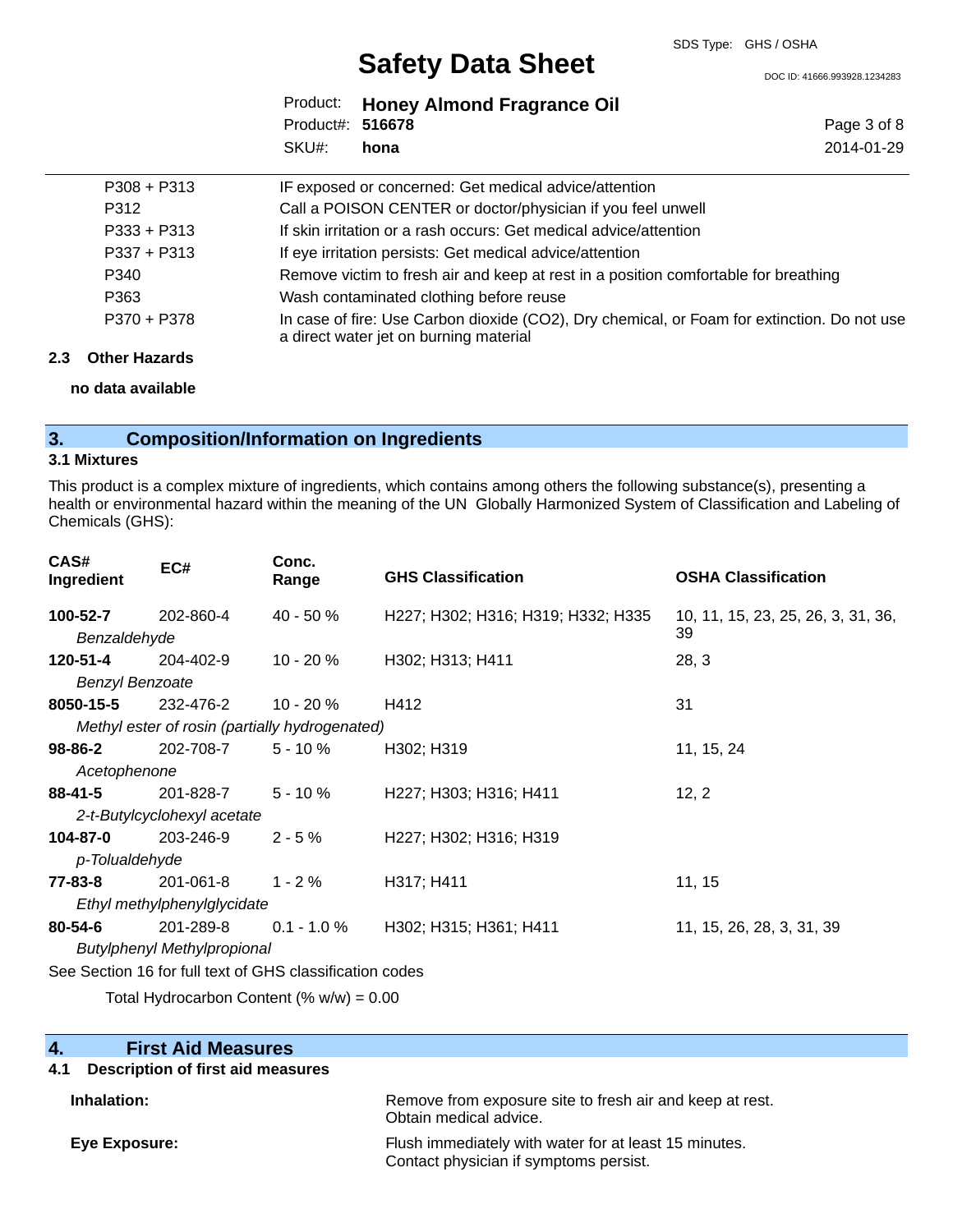DOC ID: 41666.993928.1234283

|     |                                                                                   | Product:<br>Product#: 516678<br>SKU#: | <b>Honey Almond Fragrance Oil</b><br>hona                                                                     | Page 4 of 8<br>2014-01-29 |
|-----|-----------------------------------------------------------------------------------|---------------------------------------|---------------------------------------------------------------------------------------------------------------|---------------------------|
|     | <b>Skin Exposure:</b>                                                             |                                       | Remove contaminated clothes. Wash thoroughly with water (and soap).<br>Contact physician if symptoms persist. |                           |
| 4.2 | Ingestion:<br>Most important symptoms and effects, both acute and delayed         |                                       | Rinse mouth with water and obtain medical advice.                                                             |                           |
|     | <b>Symptoms:</b>                                                                  |                                       | no data available                                                                                             |                           |
|     | Risks:                                                                            |                                       | Refer to Section 2.2 "Hazard Statements"                                                                      |                           |
|     | Indication of any immediate medical attention and special treatment needed<br>4.3 |                                       |                                                                                                               |                           |
|     | <b>Treatment:</b>                                                                 |                                       | Refer to Section 2.2 "Response"                                                                               |                           |
| 5.  | <b>Fire-Fighting measures</b>                                                     |                                       |                                                                                                               |                           |
| 5.1 | <b>Extinguishing media</b>                                                        |                                       |                                                                                                               |                           |
|     | Suitable:                                                                         |                                       | Carbon dioxide (CO2), Dry chemical, Foam                                                                      |                           |
|     | <b>Unsuitable</b>                                                                 |                                       | Do not use a direct water jet on burning material                                                             |                           |
| 5.2 | Special hazards arising from the substance or mixture                             |                                       |                                                                                                               |                           |
| 5.3 | <b>During fire fighting:</b><br><b>Advice for firefighters</b>                    |                                       | Water may be ineffective                                                                                      |                           |
|     | <b>Further information:</b>                                                       |                                       | Standard procedure for chemical fires                                                                         |                           |

## **6. Accidental Release Measures**

## **6.1 Personal precautions, protective equipment and emergency procedures**

Avoid inhalation and contact with skin and eyes. A self-contained breathing apparatus is recommended in case of a major spill.

#### **6.2 Environmental precautions**

Keep away from drains, soil, and surface and groundwater.

## **6.3 Methods and materials for containment and cleaning up**

Clean up spillage promptly. Remove ignition sources. Provide adequate ventilation. Avoid excessive inhalation of vapors. Gross spillages should be contained by use of sand or inert powder and disposed of according to the local regulations.

## **6.4 Reference to other sections**

Not Applicable

## **7. Handling and Storage**

## **7.1 Precautions for safe handling**

Apply according to good manufacturing and industrial hygiene practices with proper ventilation. Do not drink, eat or smoke while handling. Respect good personal hygiene.

## **7.2 Conditions for safe storage, including any incompatibilities**

Store in a cool, dry and ventilated area away from heat sources and protected from light in tightly closed original container. Avoid plastic and uncoated metal container. Keep air contact to a minimum.

## **7.3 Specific end uses**

No information available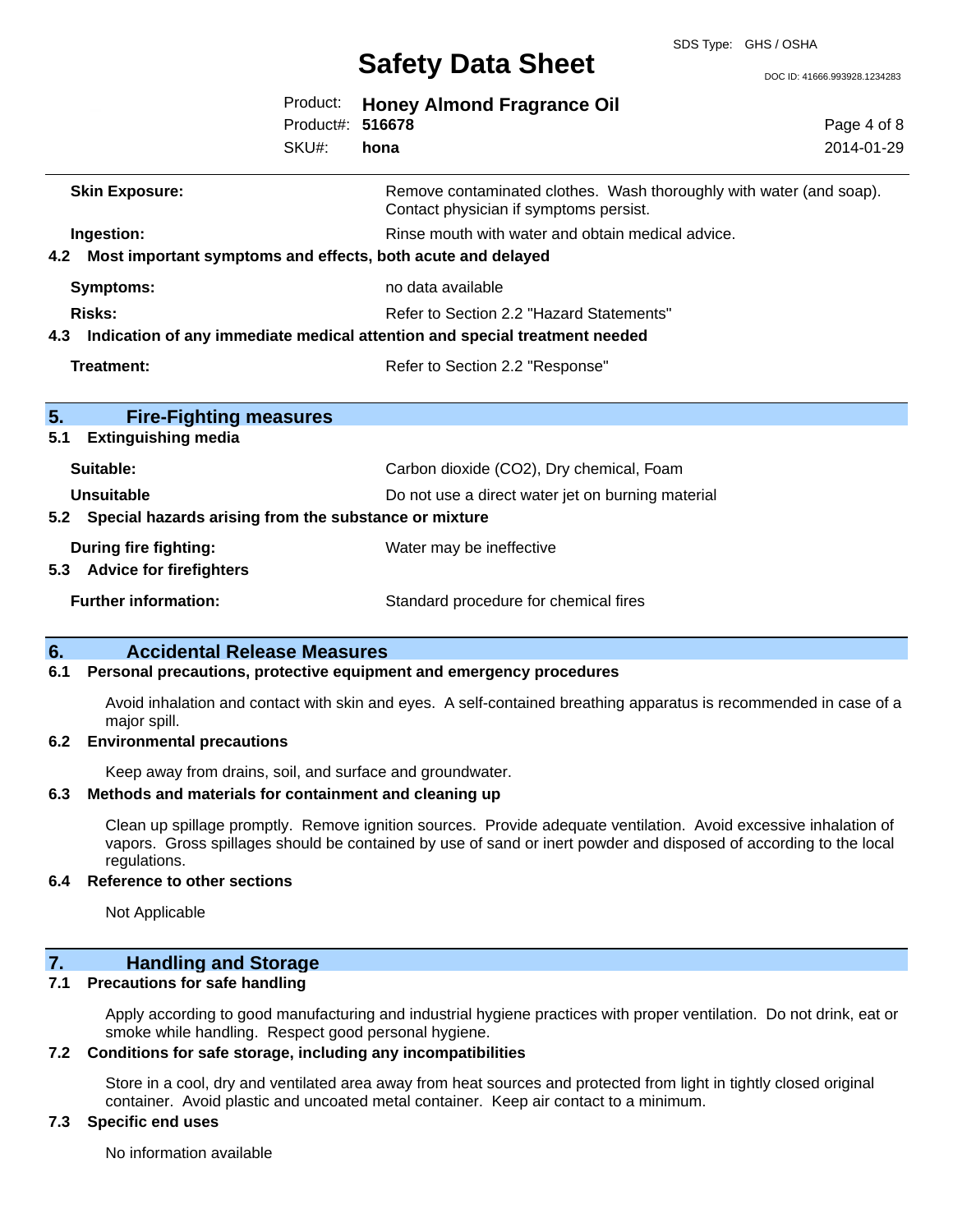SDS Type: GHS / OSHA

DOC ID: 41666.993928.1234283

Product: **Honey Almond Fragrance Oil** SKU#: Product#: **516678 hona**

Page 5 of 8 2014-01-29

## **8. Exposure Controls/Personal Protection**

## **8.1 Control parameters**

| <b>Exposure Limits:</b>        |              |                                                                                                                                          |                  |                           |      |                         |
|--------------------------------|--------------|------------------------------------------------------------------------------------------------------------------------------------------|------------------|---------------------------|------|-------------------------|
| <b>Component</b>               |              |                                                                                                                                          | ACGIH<br>TWA ppm | ACGIH<br>STEL ppm TWA ppm | OSHA | <b>OSHA</b><br>STEL ppm |
| $98 - 86 - 2$                  | Acetophenone |                                                                                                                                          | 10               |                           |      |                         |
| <b>Engineering Controls:</b>   |              | Use local exhaust as needed.<br>8.2 Exposure controls - Personal protective equipment                                                    |                  |                           |      |                         |
| Eye protection:                |              | Tightly sealed goggles, face shield, or safety glasses with brow guards and side shields, etc.<br>as may be appropriate for the exposure |                  |                           |      |                         |
| <b>Respiratory protection:</b> |              | Avoid excessive inhalation of concentrated vapors. Apply local ventilation where appropriate.                                            |                  |                           |      |                         |
| <b>Skin protection:</b>        |              | Avoid Skin contact. Use chemically resistant gloves as needed.                                                                           |                  |                           |      |                         |

## **9. Physical and Chemical Properties**

## **9.1 Information on basic physical and chemical properties**

| Appearance:                  | Conforms to Standard            |
|------------------------------|---------------------------------|
| Odor:                        | Conforms to Standard            |
| Color:                       | <b>Colorless to Pale Yellow</b> |
| <b>Viscosity:</b>            | Liquid                          |
| <b>Freezing Point:</b>       | Not determined                  |
| <b>Boiling Point:</b>        | Not determined                  |
| <b>Melting Point:</b>        | Not determined                  |
| <b>Flashpoint:</b>           | 158 F (70.00 C)                 |
| <b>Auto flammability:</b>    | Not determined                  |
| <b>Explosive Properties:</b> | None Expected                   |
| <b>Oxidizing properties:</b> | None Expected                   |
| Vapor Pressure (mmHg@20 C):  | 0.6212                          |
| %VOC:                        | 58.775                          |
| Specific Gravity @ 25 C:     | 1.0470                          |
| Density @ 25 C:              | 1.0440                          |
| Refractive Index @ 25 C:     | 1.5365                          |
| Soluble in:                  | Oil                             |

## **10. Stability and Reactivity**

| <b>10.1 Reactivity</b>                  | None                                               |
|-----------------------------------------|----------------------------------------------------|
| <b>10.2 Chemical stability</b>          | Stable                                             |
| 10.3 Possibility of hazardous reactions | None known                                         |
| <b>10.4 Conditions to avoid</b>         | None known                                         |
| 10.5 Incompatible materials             | Strong oxidizing agents, strong acids, and alkalis |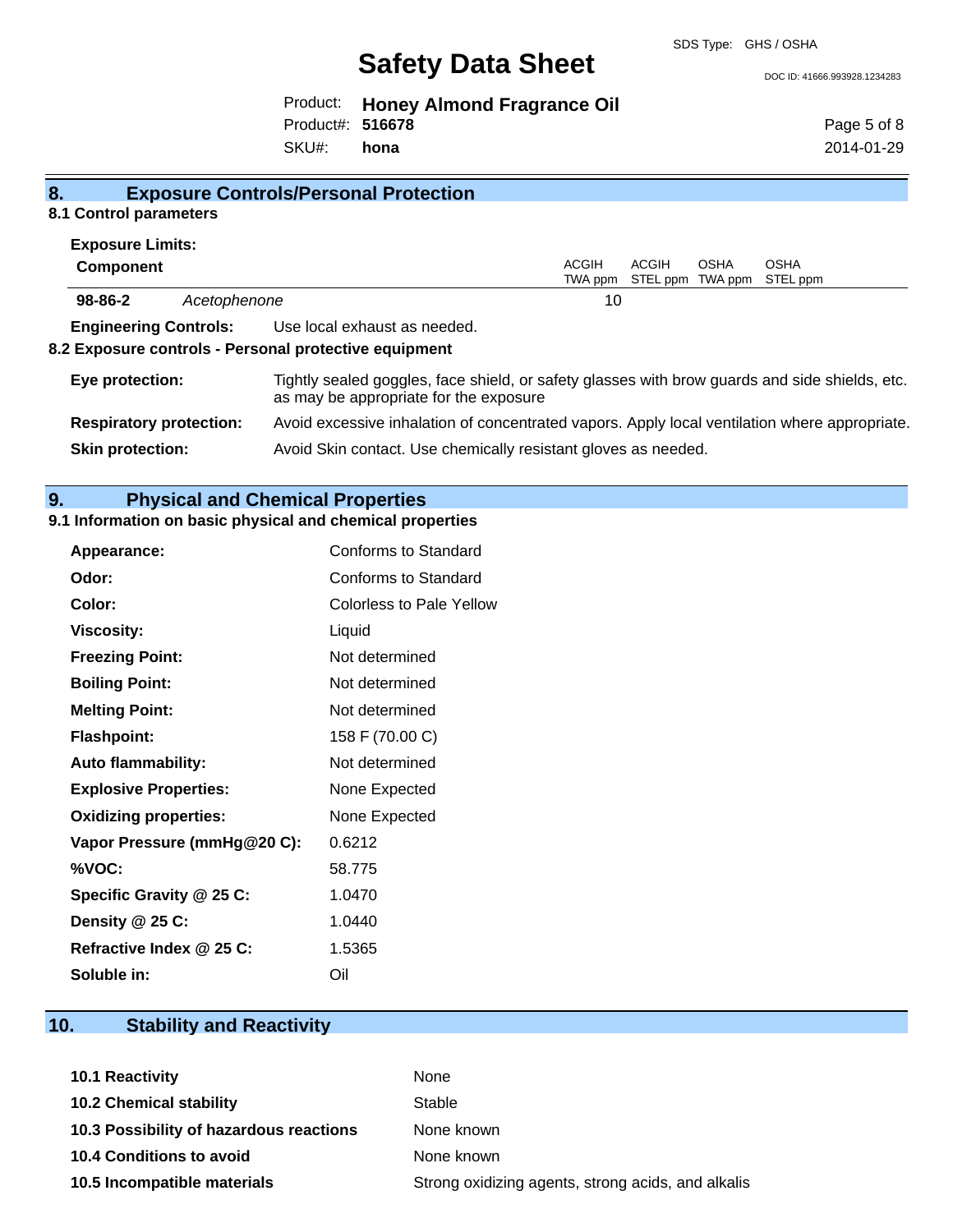DOC ID: 41666.993928.1234283

|                  | Product: Honey Almond Fragrance Oil |
|------------------|-------------------------------------|
| Product#: 516678 |                                     |

SKU#: **hona** Page 6 of 8 2014-01-29

| 10.6 Hazardous decomposition products | None known |
|---------------------------------------|------------|
|---------------------------------------|------------|

| <b>Toxicological Information</b><br>11.            |                                                          |
|----------------------------------------------------|----------------------------------------------------------|
| <b>11.1 Toxicological Effects</b>                  |                                                          |
| <b>Acute toxicity - Oral</b>                       | (LD50: 1,510.57) Harmful if swallowed                    |
| <b>Acute toxicity - Dermal</b>                     | (LD50: 2,964.83) May be harmful in contact with skin     |
| <b>Acute toxicity - Inhalation</b>                 | (LC50: 14.40) Harmful if inhaled                         |
| <b>Skin corrosion / irritation</b>                 | Causes mild skin irritation                              |
| Serious eye damage / irritation                    | Causes serious eye irritation                            |
| <b>Respiratory sensitization</b>                   | Not classified - the classification criteria are not met |
| <b>Skin sensitization</b>                          | May cause an allergic skin reaction                      |
| Germ cell mutagenicity                             | Not classified - the classification criteria are not met |
| Carcinogenicity                                    | Not classified - the classification criteria are not met |
| <b>Reproductive toxicity</b>                       | Suspected of damaging fertility or the unborn child      |
| Specific target organ toxicity - single exposure   | May cause respiratory irritation                         |
| Specific target organ toxicity - repeated exposure | Not classified - the classification criteria are not met |
| <b>Aspiration hazard</b>                           | Not classified - the classification criteria are not met |

## **12. Ecological Information**

**12.1 Toxicity**

| <b>Acute acquatic toxicity</b>     |                                                   |
|------------------------------------|---------------------------------------------------|
| <b>Chronic acquatic toxicity</b>   | Harmful to aquatic life with long lasting effects |
| <b>Toxicity Data on soil</b>       | no data available                                 |
| <b>Toxicity on other organisms</b> | no data available                                 |
|                                    |                                                   |
| 12.2 Persistence and degradability | no data available                                 |
| 12.3 Bioaccumulative potential     | no data available                                 |
| 12.4 Mobility in soil              | no data available                                 |
| 12.5 Other adverse effects         | no data available                                 |
|                                    |                                                   |

## **13. Disposal Conditions**

## **13.1 Waste treatment methods**

Do not allow product to reach sewage systems. Dispose of in accordance with all local and national regulations. Send to a licensed waste management company.The product should not be allowed to enter drains, water courses or the soil. Do not contaminate ponds, waterways or ditches with chemical or used container.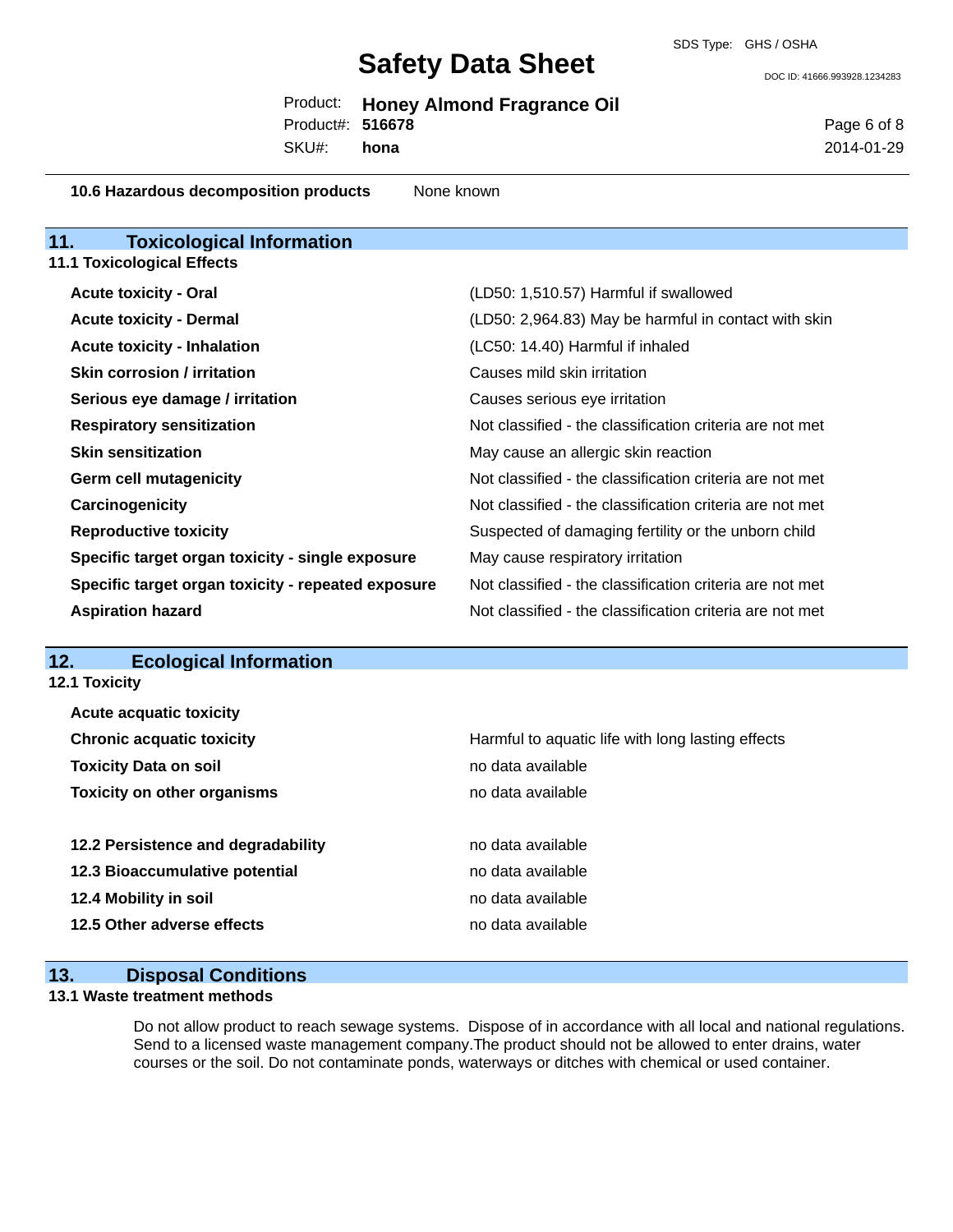DOC ID: 41666.993928.1234283

Product: **Honey Almond Fragrance Oil** SKU#: Product#: **516678 hona**

Page 7 of 8 2014-01-29

## **14. Transport Information**

| Regulator                                | <b>Class</b> | <b>Pack Group</b>                   | <b>Sub Risk</b> | UN-nr. |
|------------------------------------------|--------------|-------------------------------------|-----------------|--------|
| U.S. DOT (Non-Bulk)                      |              | Not Regulated - Not Dangerous Goods |                 |        |
| <b>Chemicals NOI</b>                     |              |                                     |                 |        |
| <b>ADR/RID (International Road/Rail)</b> |              | Not Regulated - Not Dangerous Goods |                 |        |
| <b>Chemicals NOI</b>                     |              |                                     |                 |        |
| <b>IATA (Air Cargo)</b>                  |              | Not Regulated - Not Dangerous Goods |                 |        |
| <b>Chemicals NOI</b>                     |              |                                     |                 |        |
| <b>IMDG (Sea)</b>                        |              | Not Regulated - Not Dangerous Goods |                 |        |
| <b>Chemicals NOI</b>                     |              |                                     |                 |        |

| <b>Regulatory Information</b><br>15.                                     |                                                              |
|--------------------------------------------------------------------------|--------------------------------------------------------------|
| <b>U.S. Federal Regulations:</b>                                         |                                                              |
| <b>TSCA (Toxic Substance Control Act):</b>                               | All components of the substance/mixture are listed or exempt |
| 40 CFR(EPCRA, SARA, CERCLA and CAA)                                      | This product contains the following components:              |
| $202 - 708 - 7$ 5 - 10 %<br>98-86-2                                      | Acetophenone                                                 |
| <b>U.S. State Regulations:</b>                                           |                                                              |
| <b>California Proposition 65 Warning</b><br><b>Canadian Regulations:</b> | No Warning required                                          |
| <b>DSL/NDSL</b>                                                          | 100.00% of the components are listed or exempt.              |

## **16. Other Information**

#### **GHS H-Statements referred to under section 3**

- 
- 
- H317 : May cause an allergic skin reaction **H319** : Causes serious eye irritation
- 
- H361 : Suspected of damaging fertility or the unborn child H411 : Toxic to aquatic life with long lasting effects
- H412 : Harmful to aquatic life with long lasting effects

**Total Fractional Values** (TFV) Risk (TFV) Risk (10.39) Aquatic Acute Toxicity, Category 2 (5.95) Skin Corrosion/Irritation, Category 3 (1.00) Sensitization, Skin, Category 1B (6.03) Eye Damage/Eye Irritation, Category 2A (2.48) Target Organ Systemic Toxicity - Single Exposure, Category 3-RI (10.44) Aquatic Chronic Toxicity, Category 3

- H227 : Combustible liquid H302 : Harmful if swallowed
- H303 : May be harmful if swallowed H313 : May be harmful in contact with skin
- H315 : Causes skin irritation et al. (a) H316 : Causes mild skin irritation
	-
- H332 : Harmful if inhaled **Hashman** H335 : May cause respiratory irritation
	-
	-
	-
	-
	- (1.00) Reproductive Toxicology, Category 2

#### **Department issuing data sheet:**